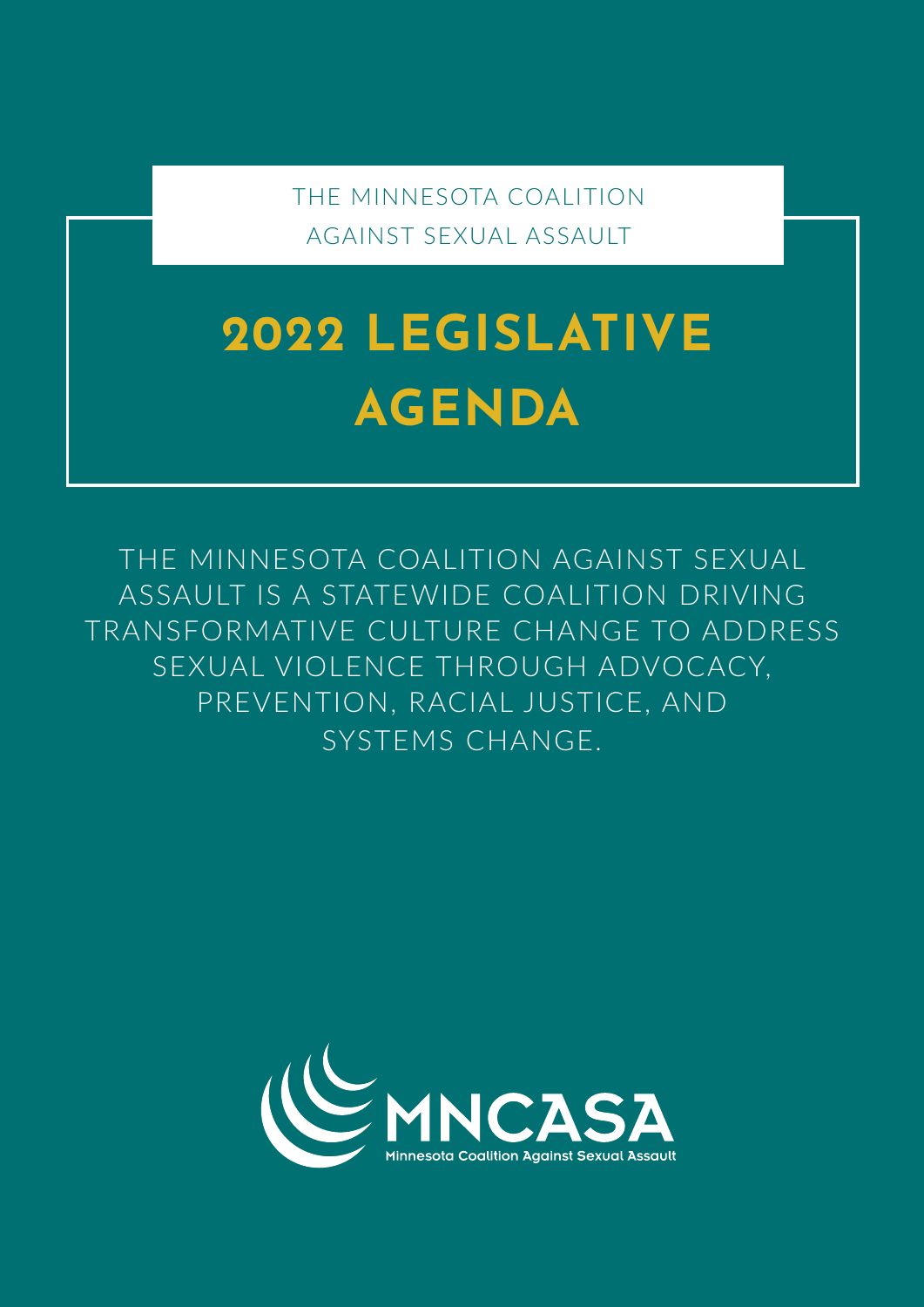01 **Increased State Investment in Victim Services**

#### **\$12.5 Million Annual Increase in Base Funding to Crime Victim Services**

In collaboration, Minnesota's crime victim coalitions request the State increase the investment in victims/ survivors and the programs that serve them.

Programs need additional government funding to provide critical safety services to survivors and their children. This funding would help fill the direct needs of programs and survivors by providing direct client assistance to survivors, competitive wages for direct service staff, hotel stays, culturally responsive programming, prevention programming, and more.

Administered by the Department of Public Safety's Office of Justice Programs (DPS/OJP).

### 02 **Recommendations from the Predatory Offenders Registration Work Group**

The Predatory Offender Registry must change to provide safety, justice, and healing to all communities across Minnesota. The POR, which started as a lawenforcement tool to increase

monitoring of those who may reoffend, has ballooned from its original intention. In some regards, the POR System has aided in community safety. Yet, some facets of the POR system have done little to improve safety, and some have decreased community safety.

MNCASA supports the following recommended changes to improve the POR system: removal of youth from the registry, creating a path for removal from the registry for lifetime registrants, eliminating registration extensions for unrelated jail time, and formation of a working group charged with studying and suggesting further changes to the registry.

03

**Remove Barriers to Accessing Crime Victim Reparations**

**MNCASA supports the Minnesota Office of Justice Programs' efforts to remove barriers that hinder victims of crime in accessing reparations:**

- Improve the ability for victims of crime to access the program, and change name from "reparations" to "reimbursement."
- Clarification and context surrounding the determination of victim/survivor cooperation with law enforcement.

#### WWW.MNCASA.ORG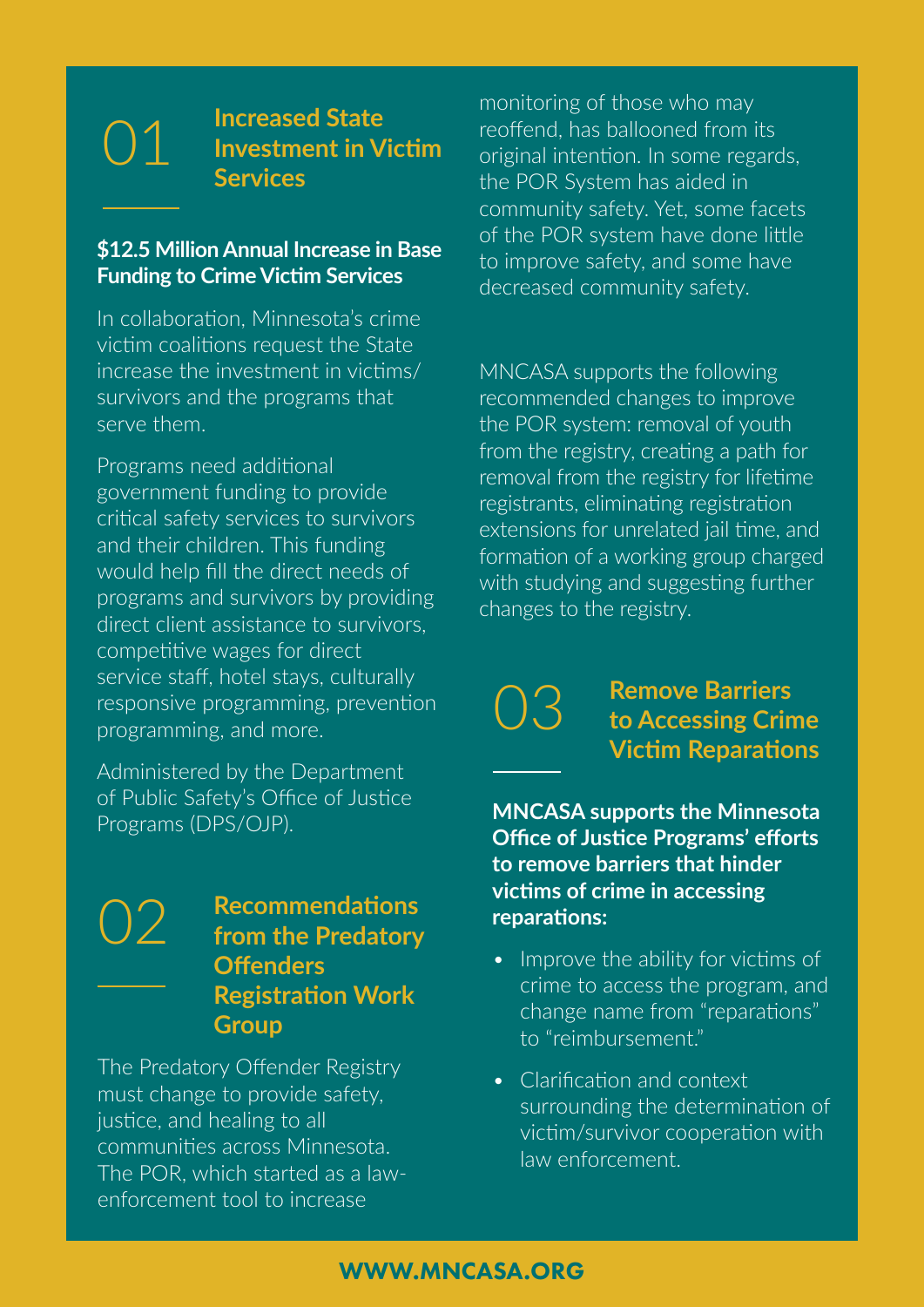# **Rights**

## 04 **Victims'/Survivors'**

MNCASA supports the passage of the Survivor Justice Act/Resentencing Bill, which allows judges to take the domestic abuse experienced by someone who committed a crime into account when determining their sentence; and allows someone already serving time for a crime they committed in connection to their own abuse to apply to have their sentence reduced in light of the abuse.

#### 05 **Support 2022 Youth Justice Legislative Priorities\***

MNCASA supports the Minnesota Coalition for Youth Justice legislative agenda which seeks to reform and re-imagine the juvenile justice system by driving policies, practices and programs that reduce racial and ethnic disparities, treat youth and families with dignity, and are informed by anti-racist and culturally sound practices.

### 06 **Support the 2022 Minnesota Renters' Agenda\***

Stable, accessible housing is paramount for victims/survivors of sexual violence to ensure safety and healing. Housing insecurity and unfair rental practices leave people vulnerable to exploitation and abuse. Stable and accessible housing is an important need of victims and survivors to ensure safety and healing. MNCASA supports HOME Line's proposals to address harmful rental housing practices.

#### 1. Eviction and Expungement Reforms

- Pre-eviction Notice, HF 20 (Hassan) and SF766 (Dziedzic)
- Expungement Reform, HF 265 (Hassan) and SF771 (Dziedzic)

#### 2. Lease Fairness

• Fees for non-optional services and reasonable notice/privacy, HF 399 (Her) and SF773 (Dziedzic)

#### **\*Supportive Agenda Items**

#### WWW.MNCASA.ORG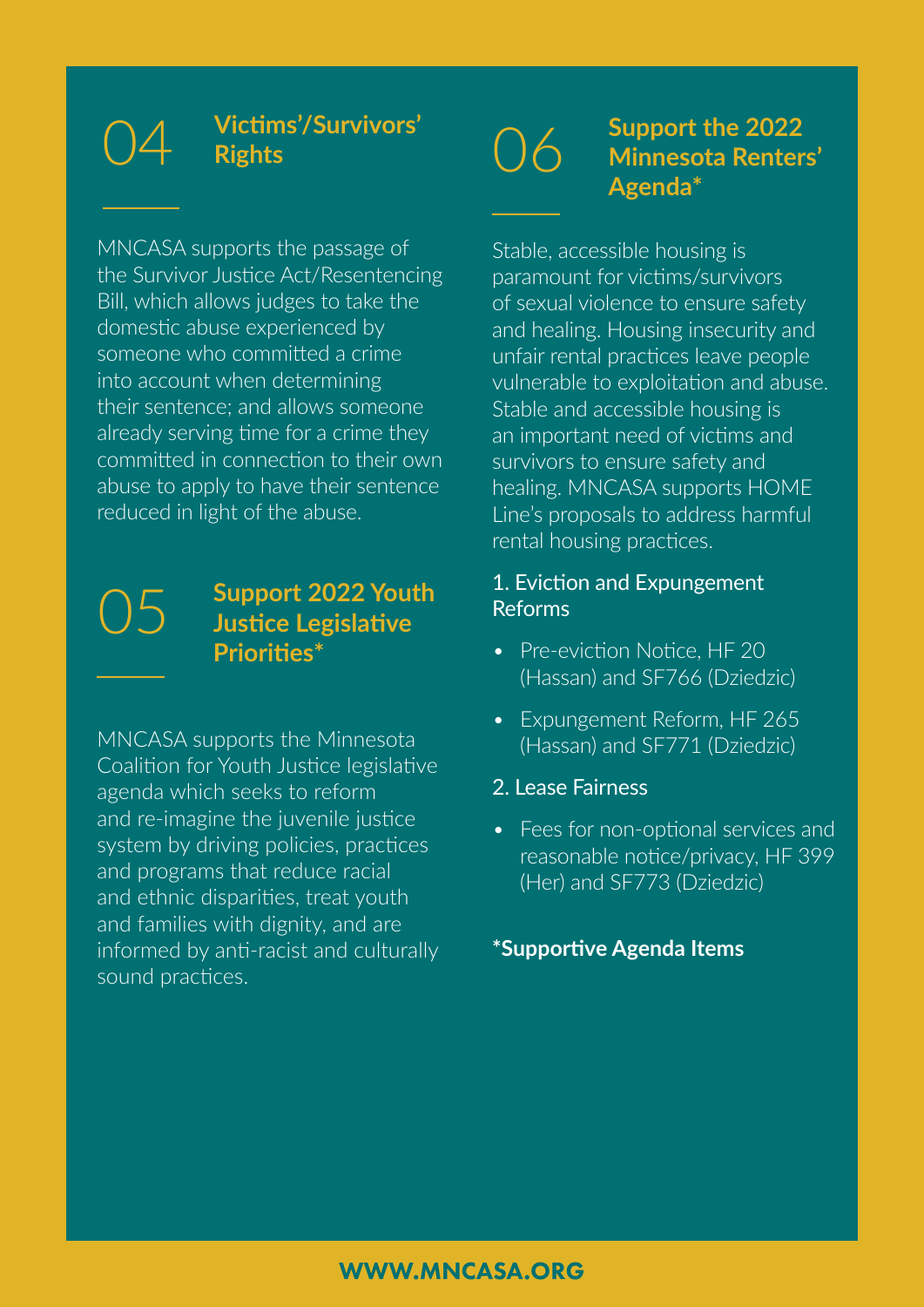## **ONGOING WORK**



#### **Sexual Assault Evidentiary Exams: Billing and Reimbursement**

MNCASA is convening a working group to assess billing and reimbursement issues presented by sexual assault exams. The working group consists of stakeholders from law enforcement, forensic nursing, victim advocacy, public policy, and hospital administration. The working group is compiling data and will make policy recommendations for billing and reimbursement practices in 2023.



#### **Racial Justice**

MNCASA will intentionally center racial equity as a key principle across all areas of strategy and policy development. MNCASA believes that BIPOC victims/ survivors deserve justice and access to affirmation, safety, and systems they can trust and use. To that end, we will apply a racial justice lens to all of our work and work to continuously center the needs and experiences of BIPOC victims/survivors.



#### **Technical Assistance**

Monitor and respond to legislation impacting victims/survivors.



#### **Sexual Violence Prevention**

MNCASA supports local community work to expand healthy relationships and sexual violence prevention education for children and youth.

**Artika Roller | Executive Director aroller@mncasa.org | 651.802.1034**

**Sarah Florman | Public Policy Manager sflorman@mncasa.org | 651.288.7457**

#### WWW.MNCASA.ORG